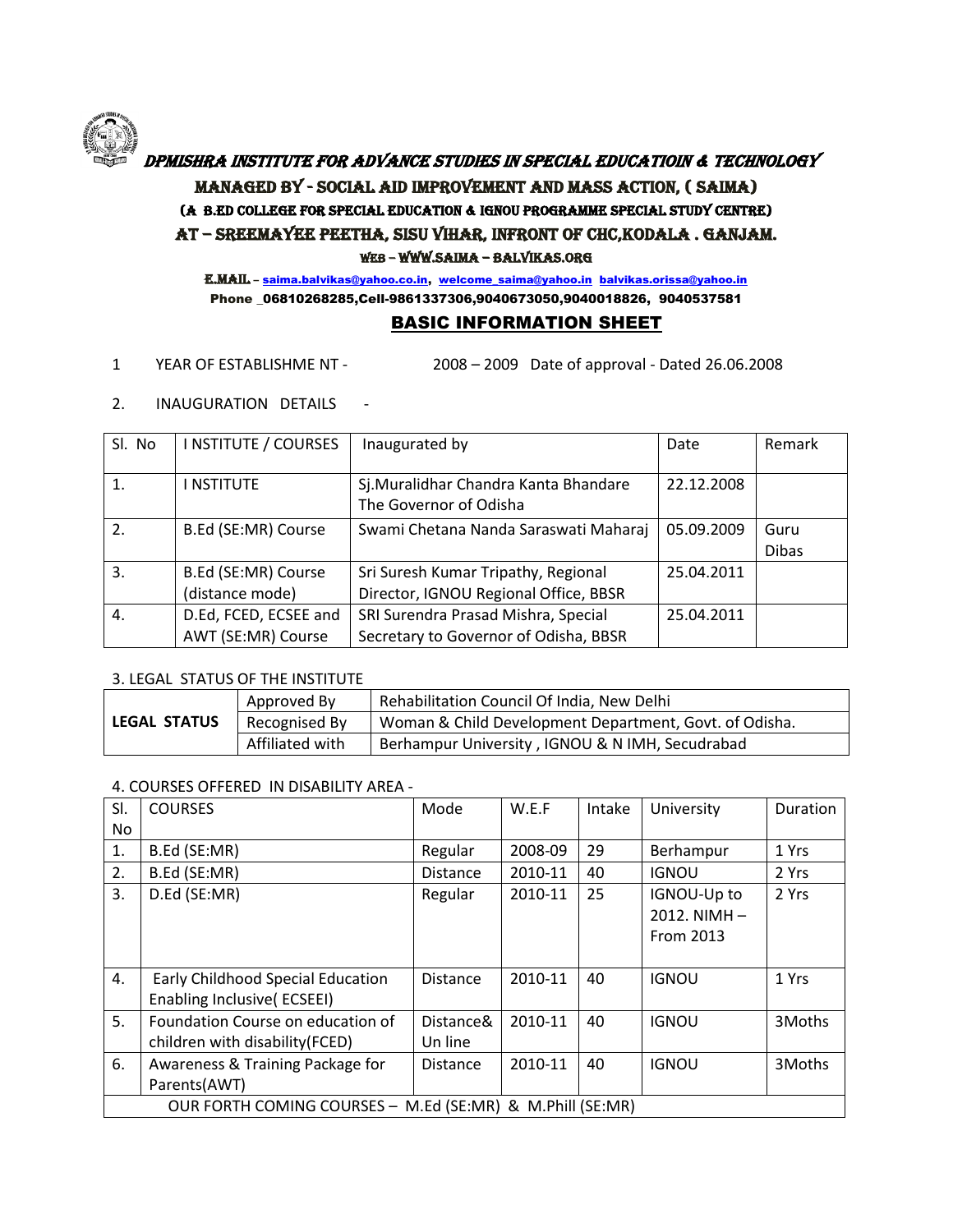# 5. EXISTING POSTS AS PER RCI NORM -

| Professor | Reader | Common Faculties   Spl. Faculties |            | Psychologists | <sup>1</sup> Guest Faculties |
|-----------|--------|-----------------------------------|------------|---------------|------------------------------|
|           | 01     | 02                                | -02<br>UZ. | 02            | As per requirement           |

# 6. OUR FAMILY

| SI. | Name                        | Designation                      |               | Qualification            |            | CRR. No |
|-----|-----------------------------|----------------------------------|---------------|--------------------------|------------|---------|
| No. |                             |                                  | Acdemic       | Rehabilitation           | Appt       |         |
| 01. | Prof.K.C. Nayak             | Professor                        | M.A           | M.Ed                     | 01.08.2008 |         |
| 02. | Dr.B.B.Mohapatra            | Reader                           | Ph.D (Oriya & | <b>FCED &amp; PGPD</b>   | 01.08.2011 | FC03328 |
|     |                             |                                  | Edn), D.Litt  |                          |            |         |
| 03. | Smt. Anita Nanda            | HOD <sub>&amp;</sub>             | M.A(Edn)      | M.Ed (SE:MR)             | 01.08.2008 | A07240  |
|     |                             | Coordinator<br><b>IGNOU Prog</b> |               |                          |            |         |
| 04. | Smt.Kirti Mahapatra         | Lecturer                         | M.A(Sociology | M.Ed (SE:MR)             | 03.10.2011 | A14626  |
|     |                             |                                  |               | M.Ed (SE:MR)             |            |         |
| 05. | Sri Prana Krushna Das       | Lecturer                         | M.A(Eco)      |                          | 06.09.2011 | A27321  |
| 06. | Smt. Susree Sangita Sahu    | Lecturer                         | M.A(P.A) MBA  | M.Ed (SE:MR)             | 02.09.2013 | A22475  |
| 07. | Sri A.P.K Mohapatra         | Lecturer                         | M.A(Edn)      | ECCE & B.Ed              | 01.09.2008 | 85207A  |
|     |                             |                                  |               | (SE:MR)                  |            |         |
| 08. | Pravat Kumar Biswal         | Lecturer                         | M.Sc          | B.Ed (SE:MR)             | 10.07.2010 |         |
| 09. | Sri Bharati Bhusan Pattaaik | Lecturer                         | M.A, (PSY)    |                          | 21.11.2010 |         |
| 10. | Ms.Bijay Laxmi Swain        | Lecturer                         | M.A, M.Phill  |                          | 11.07.2013 |         |
|     |                             |                                  | (Psychology)  |                          |            |         |
| 11. | A.P.K.Mohapatra             | Lecturer                         | M.C.A         | $\overline{\phantom{a}}$ | 01.09.2013 |         |

# 7. WE ARE NET WORKING WITH

| 1.  | Rehabilitation Coucil of India, New Delhi                                                     |  |  |
|-----|-----------------------------------------------------------------------------------------------|--|--|
| 2.  | Ministry of Social Justice & empowerment, Govt. of India, New Delhi                           |  |  |
| 3.  | National Institute Mentally Handicapped, Secundarabad                                         |  |  |
| 4.  | National Institute for Empowerment of Persons with Multiple Disability, Chennai.              |  |  |
| 5.  | National Trust, New Delhi                                                                     |  |  |
| 6.  | Madhur Narayan Centre for Exceptional Children, Chennai.                                      |  |  |
| 7.  | Women & Child Development Department, Govt. Of Odisha.                                        |  |  |
| 8.  | Federation for Special Education Colleges in Odisha, Bhubaneswar                              |  |  |
| 9.  | Sarva Sikshya Abhijan                                                                         |  |  |
| 10. | A. Berhampur University, Bhaja Bihar, Berhampur - 7 B. Utkal Uiversity Vani Vihar, Bhubaeswar |  |  |
|     | C. North Odisha University, Sri Rama Chandra Bihar, Baripada, Mayurbhanja. D. IGNOU, NEWDELHI |  |  |

# 8. STUDENT REPRESENTATIVES

| $ $ B.Ed (SE:MR)         |                           |
|--------------------------|---------------------------|
| D.Ed (SE:MR) First Year  |                           |
| D.Ed (SE:MR) Second Year | Sri Swadhin Kumar Acharya |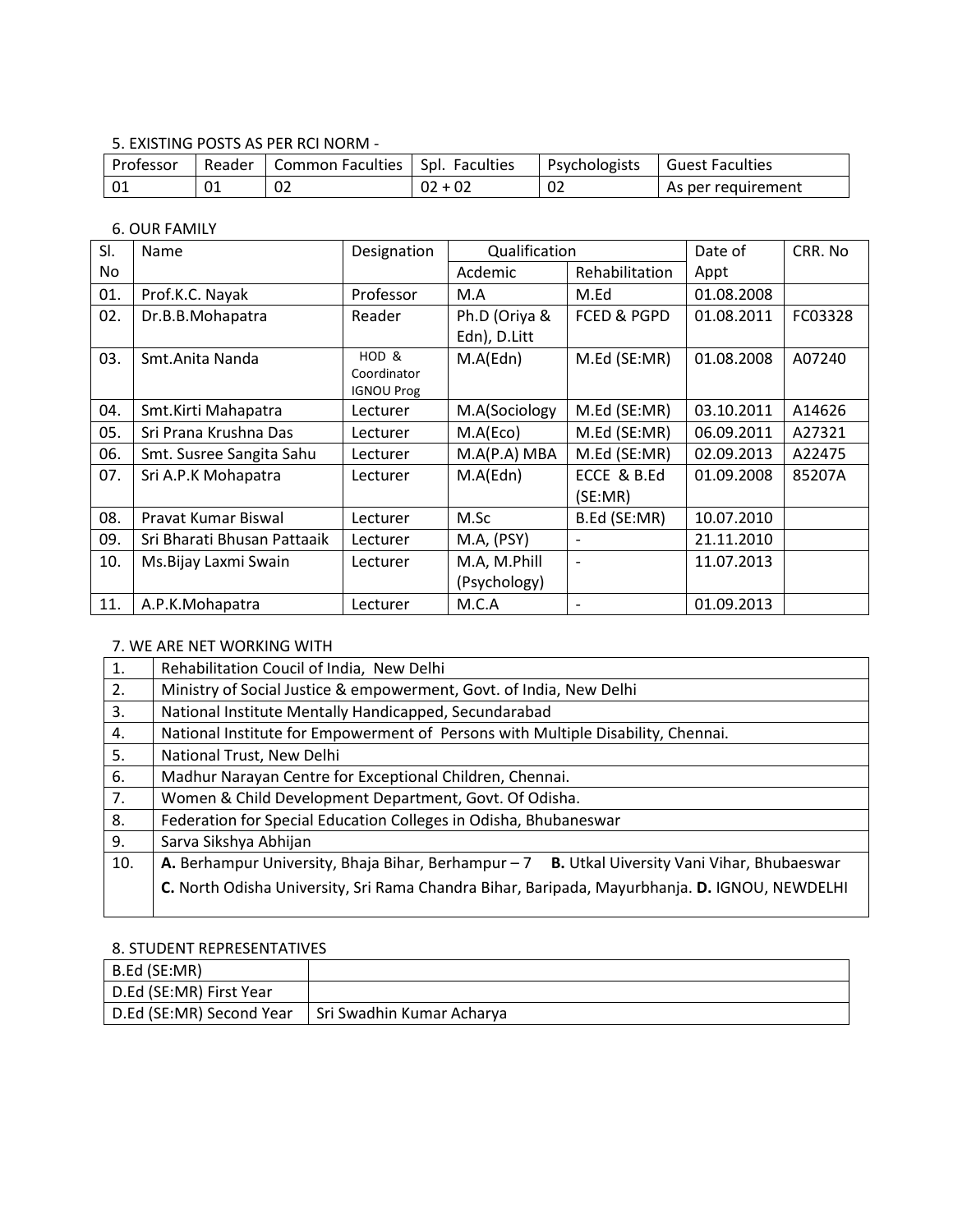9. HOSTELS

| Name                         |          |    | Intake Capacity   Superintendents           |
|------------------------------|----------|----|---------------------------------------------|
| Chinmay Hostel (Gents)<br>50 |          |    | Sri Hari Prasad Badtia                      |
| lra Nibas                    | (Ladies) | 70 | Miss Manswini Panda & Miss Bijaylaxmi Swain |

#### 10. COURSE COORDINATORS

| Class        | Name of the faculty |  |
|--------------|---------------------|--|
| B.Ed (SE:MR) | Smt.Anita Nanda     |  |
| D.Ed (SE:MR) | Sri A.P.K.Mohapatra |  |

#### 11. OUR BANKERS

| Rushikulya Gramya Bank, Kodala   State BanK of India, Kodala |                    | Punjab National Bank, Kodala |
|--------------------------------------------------------------|--------------------|------------------------------|
| $IFSC - ANDB0008999$                                         | IFSC – SBIN0001336 | IFSC - PUNB0763400           |
| A/C No - 807810011001490                                     |                    | A/C No - 7634000100006490    |

### 12. LAND & BUILDINGS

| Own Land   Area – Ac 5.04 Acers   Mouza – Japata   Construction Area & Type – 16000 Sqft / Pucca |  |
|--------------------------------------------------------------------------------------------------|--|
|--------------------------------------------------------------------------------------------------|--|

# 13. RTI OFFICERS

| RTI Officer             | Dr. Bibhuti Bhusan Mohapatra, Reader In Special Education, DPMIASSE&T |
|-------------------------|-----------------------------------------------------------------------|
| $1st$ Appellant Officer | Er. Smt. Rasmita Mishra, Chairman, SAIMA                              |

# 14. MAA AMRITMAYEE GRANTHAGAR(Library)

| <b>BOOKS</b> | 3974 (TOTAL BOOKS)  |
|--------------|---------------------|
| Journals     | 32 (Total Journals) |
| CDS          | 30                  |

# 15. STUDENTS ACHIEVEMENTS

| Session     | Course          | Sanction<br>Seat / No | No of vacant<br>seat/No Of<br>Drop out |                              |      |                          | No of pass out candidates |     | Employed<br>Yes/No | Remark     |
|-------------|-----------------|-----------------------|----------------------------------------|------------------------------|------|--------------------------|---------------------------|-----|--------------------|------------|
|             |                 | of seats<br>Enrolled  |                                        |                              | Pass | 1 <sup>st</sup><br>Class | Distn                     | %   |                    |            |
| $2008 - 09$ | B.Ed<br>(SE:MR) | 25/25                 | $\overline{\phantom{a}}$               | 01                           |      | 18                       | 05                        | 98  | Yes 100%           |            |
| $2009 - 10$ | Total           | 29/29                 | $\overline{\phantom{a}}$               | $\overline{a}$               |      | 18                       | 11                        | 100 | Yes 100%           |            |
| $2010 - 11$ | sanction        | 29/29                 | $\overline{\phantom{a}}$               | $\overline{\phantom{a}}$     |      | 14                       | 15                        | 100 | Yes 100%           |            |
| $2011 - 12$ | seat - $25$     | 29/29                 | $\overline{\phantom{a}}$               | $\overline{\phantom{0}}$     |      | 10                       | 19                        | 100 | Yes 100%           |            |
| $2012 - 13$ | +Supernu        | 29/29                 | $\overline{\phantom{a}}$               | 01                           |      |                          |                           |     |                    | Results    |
|             | merary          |                       |                                        |                              |      |                          |                           |     |                    | awaited    |
| $2013 - 14$ | seat -04        | 29/29                 | $\overline{\phantom{a}}$               | $\qquad \qquad \blacksquare$ |      |                          |                           |     |                    | -do-       |
| $2014 - 15$ | $30 + 5$        | 35/35                 |                                        |                              |      |                          |                           |     |                    | continuing |
| $2015 - 16$ |                 |                       |                                        |                              |      |                          |                           |     |                    |            |
|             |                 |                       |                                        |                              |      |                          |                           |     |                    |            |
|             |                 |                       |                                        |                              |      |                          |                           |     |                    |            |
|             |                 |                       |                                        |                              |      |                          |                           |     |                    |            |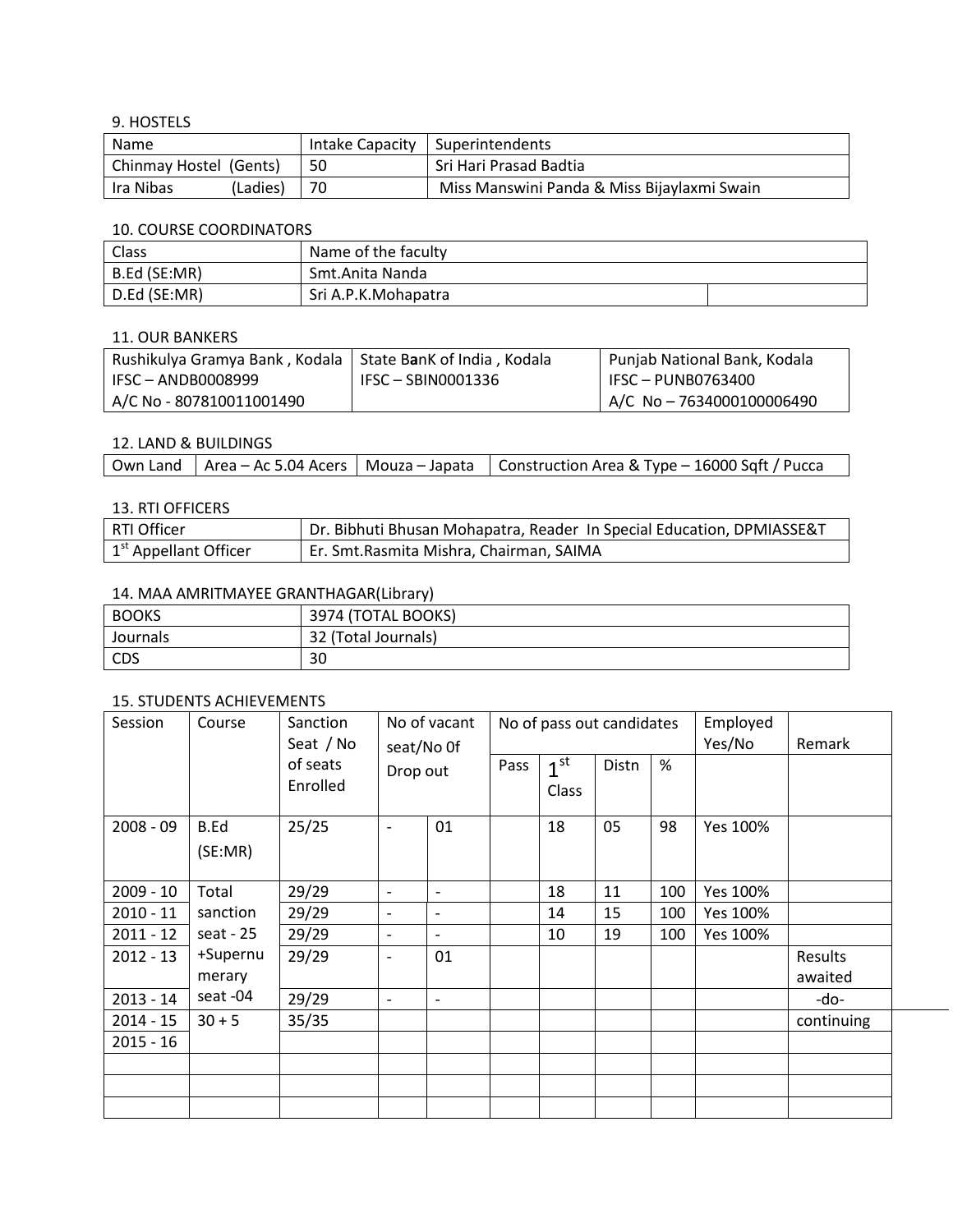| $2010 - 12$ | D.Ed            | 25/22 |   | 03                       |    | 22 |                          | 100 |                |
|-------------|-----------------|-------|---|--------------------------|----|----|--------------------------|-----|----------------|
|             | (SE:MR)         |       |   |                          |    |    |                          |     |                |
| $2011 - 13$ | sanction        | 25/25 | ۰ | $\overline{\phantom{0}}$ |    | 23 | $\overline{\phantom{0}}$ | 100 |                |
| $2012 - 14$ | seat - $25$     | 25/25 |   |                          |    |    |                          |     | Results        |
|             |                 |       |   |                          |    |    |                          |     | awaiting       |
| $2013 - 15$ |                 | 25/25 |   |                          |    |    |                          |     | Continuing     |
| $2014 - 16$ | sanction        | 30/30 |   |                          |    |    |                          |     | Continuing     |
| $2015 - 17$ | seat - $30$     |       |   |                          |    |    |                          |     |                |
| $2010 - 12$ | B.Ed            | 34/40 |   |                          | 24 |    |                          |     |                |
| $2011 - 13$ | (SE:MR)         | 40/40 |   |                          | 14 |    |                          |     |                |
| $2012 - 14$ | <b>Distance</b> | 40/40 |   |                          |    |    |                          |     | <b>Results</b> |
|             | Mode            |       |   |                          |    |    |                          |     | awaiting       |
|             |                 |       |   |                          |    |    |                          |     |                |

| $2010 - 11$ | FCED      | 120/104   | 15  | 01  | 104 |  | 100 | 3 Quarters |
|-------------|-----------|-----------|-----|-----|-----|--|-----|------------|
| $2011 - 12$ |           | 120 / 107 | 13  | Nil | 107 |  | 100 | 3 Quarters |
| $2011 - 12$ | FCED      | 20/18     | Nil | 02  | 18  |  | 100 |            |
|             | (On Line) |           |     |     |     |  |     |            |
|             |           |           |     |     |     |  |     |            |
|             |           |           |     |     |     |  |     |            |
|             |           |           |     |     |     |  |     |            |

### 16. OUR STALWARTS

| Session     | Course  | Name of the student    | Performance |    |             |        | Session              |           |    | Perform | % |  |
|-------------|---------|------------------------|-------------|----|-------------|--------|----------------------|-----------|----|---------|---|--|
|             |         |                        | M.S/M.E     | %  |             | Course | Name                 | M.S/ME    |    |         |   |  |
| $2008 - 09$ | B.Ed    | Sri Gouri Sankar Sahu  | 881/1100    | 83 | $2010 - 12$ | D.Ed   | Archana mahapatra    | 1133/1600 | 71 |         |   |  |
| $2009 - 10$ | (SE:MR) | Ms.Lopamudra Das       | 897/1100    | 84 | $2011 - 13$ | SE:MR) | Prakas Ch. Mahapatra | 1158/1600 | 72 |         |   |  |
| $2010 - 11$ |         | Ms Swagatika Pattanaik | 922/1100    | 82 | $2012 - 14$ |        |                      |           |    |         |   |  |
| $2011 - 12$ |         | Ms Chinmayee Devi      | 1297/1500   | 86 | $2013 - 5$  |        |                      |           |    |         |   |  |
| $2012 - 13$ |         |                        |             |    | $2014 - 16$ |        |                      |           |    |         |   |  |
| $2013 - 14$ |         |                        |             |    | $2015 - 17$ |        |                      |           |    |         |   |  |
| $2014 - 15$ |         |                        |             |    | 2016-18     |        |                      |           |    |         |   |  |
| $2015 - 16$ |         |                        |             |    | 2017-19     |        |                      |           |    |         |   |  |

M.S= Marks Secured M.E = Marks Examined Perform = Performance

# 17. OUR LAB AREA PRACTICING SCHOOLS

| <b>HIGH SCHOOLS</b>              | <b>INCLUSIVE SCHOOLS</b>                  |
|----------------------------------|-------------------------------------------|
| S.M.HIGH SCHOOL, KODALA          | NODAL PRIMARY SCHOOL, KODALA              |
| <b>GIRLS HIGH SCHOOL, KODALA</b> | PRYMARY SCHOOL, KHARUDA STREET, KODALA    |
| MAIKESWAR VIDYA PEETHA, PHASI    | COURT U.P SCHOOL, KODALA                  |
| NETAJI M.E SCHOOL, PHASI         | U.P SCHOOL, PHASI                         |
| JAMESWAR BALIKA VIDYALAY, PHASI  | U.P SCHOOL, KANDASAR                      |
| TUMBESWAR HIGH SCHOOL, DIGAPADA  | U.P SCHOOL, GAURADEIPUR & RAM CHANDRA PUR |

18. OUR PRACTICING SPECIAL SCHOOL - BALVIKAS – B.A.M.M INSTITUTE FOR METALLY RETARDED, KODALA